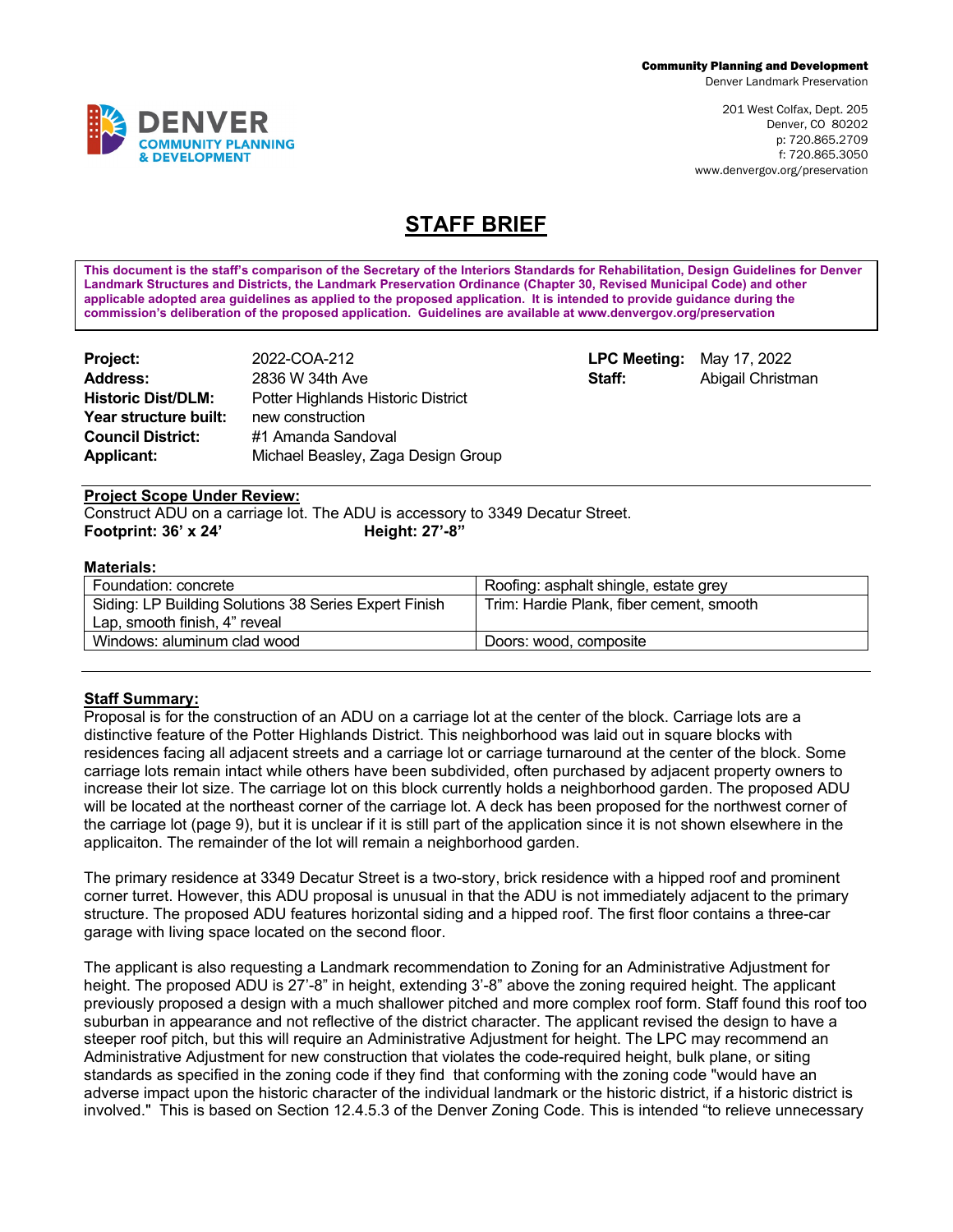hardship" associated with meeting Landmark design guidelines. The Commission may recommend the AA if they find that the taller ADU proposed is more compatible with the district than ad ADU that meets the zoning requirements. In this case, staff find that an Administrative Adjustment recommendation is justified. The applicant has demonstrated that the proposed height of the ADU is within the range of heights found on the block. The proposed ADU roof height of 27'-8" is also still significantly shorter than the primary structure at 3349 Decatur which is 36' tall. Additionally, staff find the more steeply pitched roof on the current ADU design to be much more reflective of and compatible with the district character than a shallower roof would be.

There are two items in the application that need additional clarification:

- Garage doors: The application specifies that Clopay garage doors will be used but does not provide any details on the model/style of door proposed. Staff could not locate a model matching the doors shown on the plans on the Clopay website. The garage door is specified as 4-layer construction: steel + insulation + steel + composite overlay. The application does not specify the finish. Clopay doors appear to be available in solid colors or an "Ultra-Grain" a faux wood look with a simulated grain. Staff would recommend solid colors since the guidelines discourage the use of faux wood grain products.
- Deck: Earlier versions of the ADU application included a deck at the northwest corner of the carriage lot. The deck has been removed from the site plan on this version of the plans but remains on the isometric on page 9. If a deck is still proposed, it needs to be shown on the site plan. Dimensions and materials also need to be specified. If the deck is no longer proposed, then it needs to be removed from the isometric.

## **Registered Neighborhood Organization (RNO) comments:**

The applicant met with the Planning and Community Development Committee of Highland United Neighbors, Inc. (HUNI) on January 11, 2022. The committee reviewed the earlier version of the ADU which included a lower pitch roof that was much more complicated in form. The Committee expressed the following concerns:

- The roof and massing are overly complicated. A simpler main roof with dormers might be worth considering.
- The roof slope is lower than historic structures on this block, as a result of meeting the maximum height allowed by the zoning code. We suggest considering allowing the maximum height to be increased or developing an alternative roof design.
- The east elevation has awkward relationships between window openings and garage door openings. We suggest revising the design to organize the openings and massing to improve these relationships.

The applicant has revised the design since this meeting, addressing the comments made by the RNO and Landmark staff. The roof pitch has been increased, the roof form simplified, and the windows have been aligned with the garage doors.

| <b>Guideline</b>                                                                                                                                                                                                                                                                                                                                                                                                                                                                           | <b>Meets</b><br><b>Guideline</b> | <b>Comments</b>                                                                                                                                                                             |
|--------------------------------------------------------------------------------------------------------------------------------------------------------------------------------------------------------------------------------------------------------------------------------------------------------------------------------------------------------------------------------------------------------------------------------------------------------------------------------------------|----------------------------------|---------------------------------------------------------------------------------------------------------------------------------------------------------------------------------------------|
| 4.3 Design a building to include the typical<br>features and rhythms of historic buildings in<br>the surrounding context/block, using similar<br>proportions and dimensions. Features to<br>reference include:<br>a. Foundation heights<br>b. Floor-to-floor heights and overall building<br>height<br>c. Window locations, proportions, and recess in<br>the wall<br>e. Scaling elements and articulation, such as<br>belt courses, dormers, balconies, decorative<br>roof cornices, etc. | Yes                              | The ADU references<br>typical features and<br>rhythms found in the<br>district and the primary<br>residence including height,<br>window<br>proportions/placements,<br>and scaling elements. |

## **Excerpted from Design Guidelines for Denver Landmark Structures and Districts, January 2016**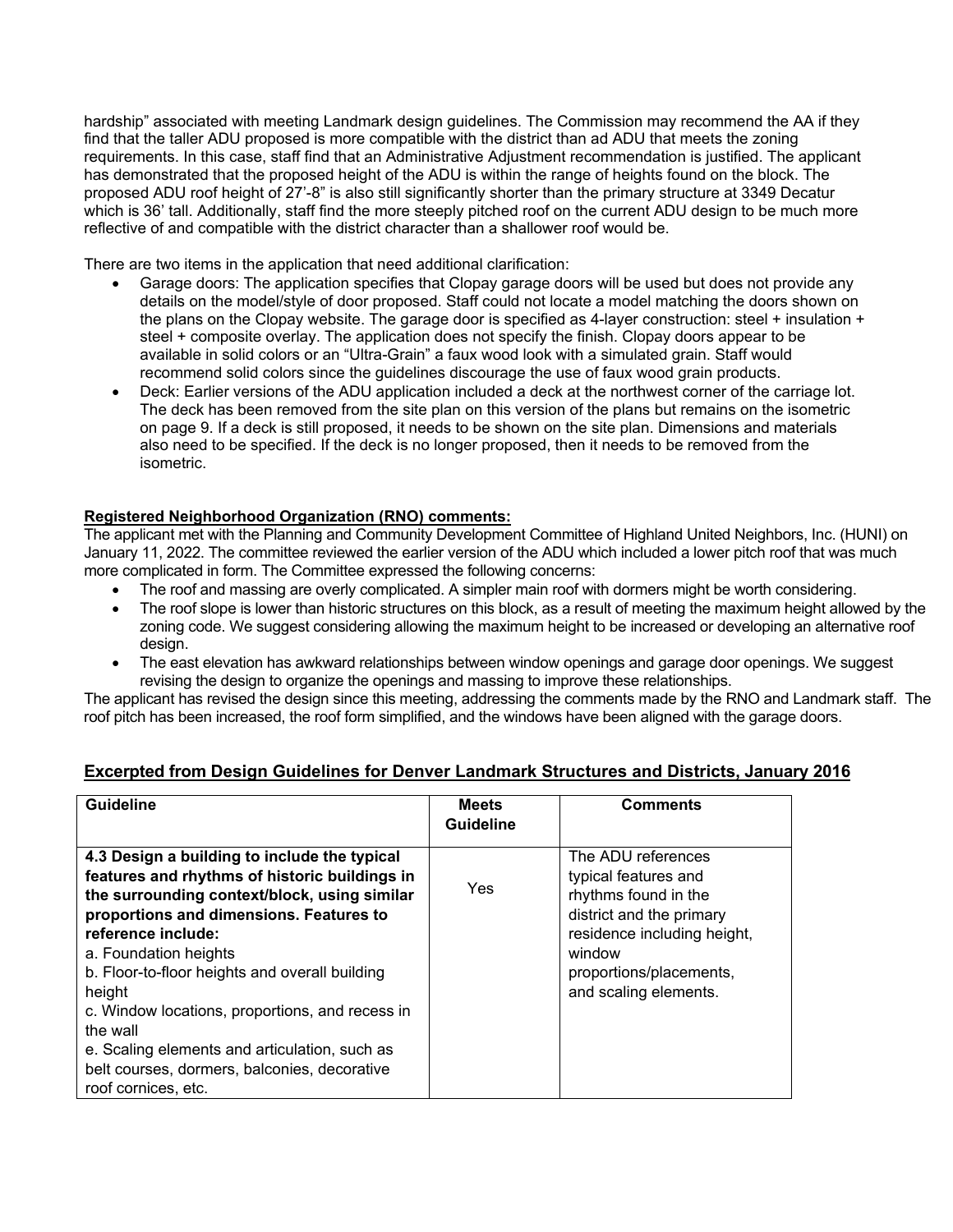| <b>Guideline</b>                                    | <b>Meets</b>     | <b>Comments</b>                             |
|-----------------------------------------------------|------------------|---------------------------------------------|
|                                                     | <b>Guideline</b> |                                             |
| 4.4 Design the height, mass and form of a           |                  |                                             |
| new building to be compatible with the              |                  | The height of the ADU<br>exceeds the zoning |
| historic context.                                   | Yes              | required height by 3'8".                    |
| a. Design a new building to be within the typical   |                  | However, it is within the                   |
| range of building forms, heights, and sizes in the  |                  | range of heights found on                   |
| surrounding context/block.                          |                  | the block. Staff find the                   |
| c. Use floor-to-floor heights that are similar to   |                  | height to be compatible                     |
| those in the surrounding historic context.          |                  | with the district and with                  |
| d. Design the façade to reflect typical historic    |                  | the primary structure at                    |
| proportions of height to width in the surrounding   |                  | 3349 Decatur St.                            |
| context/block.                                      |                  |                                             |
| 4.5 Design a new building to be recognized          |                  | ADU is clearly                              |
| as current construction, while respecting key       |                  | recognizable as new                         |
| features of the historic district as well as the    | Yes              | construction while relating                 |
| surrounding historic context/block.                 |                  | to the primary structure                    |
| a. Use a simplified interpretation of historic      |                  | and district. The hipped                    |
| designs found in the historic district, or use a    |                  | roof form relates to the                    |
| contemporary design that is compatible with         |                  | primary structure at 3349                   |
| historic siting, massing, and forms found in the    |                  | Decatur St.                                 |
| historic district. At a minimum, an acceptable      |                  |                                             |
| design should be neutral and not detract            |                  |                                             |
| from the district's historic character.             |                  |                                             |
| b. Include features that relate to the surrounding  |                  |                                             |
| historic context/block, such as front porches in a  |                  |                                             |
| residential setting, or a defined roof cornice on a |                  |                                             |
| commercial structure.                               |                  |                                             |
| 4.6 Use materials that appear similar in            |                  | Materials are in keeping                    |
| scale, color, texture and finish to those seen      | Yes/No           | with the historic character                 |
| historically in the district.                       |                  | of the district. The ADU                    |
| c. New materials that convey characteristics        |                  | will be clad in horizontal                  |
| similar to historic materials may be                |                  | siding with a 4" reveal and                 |
| considered if they have a similar appearance,       |                  | smooth texture. More                        |
| size and shape to traditional materials. Such       |                  | detail is needed on the                     |
| materials may include smooth-finish (non-wood       |                  | materials and finish of the                 |
| grain) fiber cement board and cast stone, when      |                  | proposed garage doors.                      |
| they are detailed to convey a sense of              |                  |                                             |
| authenticity.                                       |                  |                                             |
| d. Use a simple combination of materials when       |                  |                                             |
| this is a characteristic of the district.           |                  |                                             |
| f. Do not use fiber cement board that is detailed   |                  |                                             |
| to resemble wood grain.                             |                  |                                             |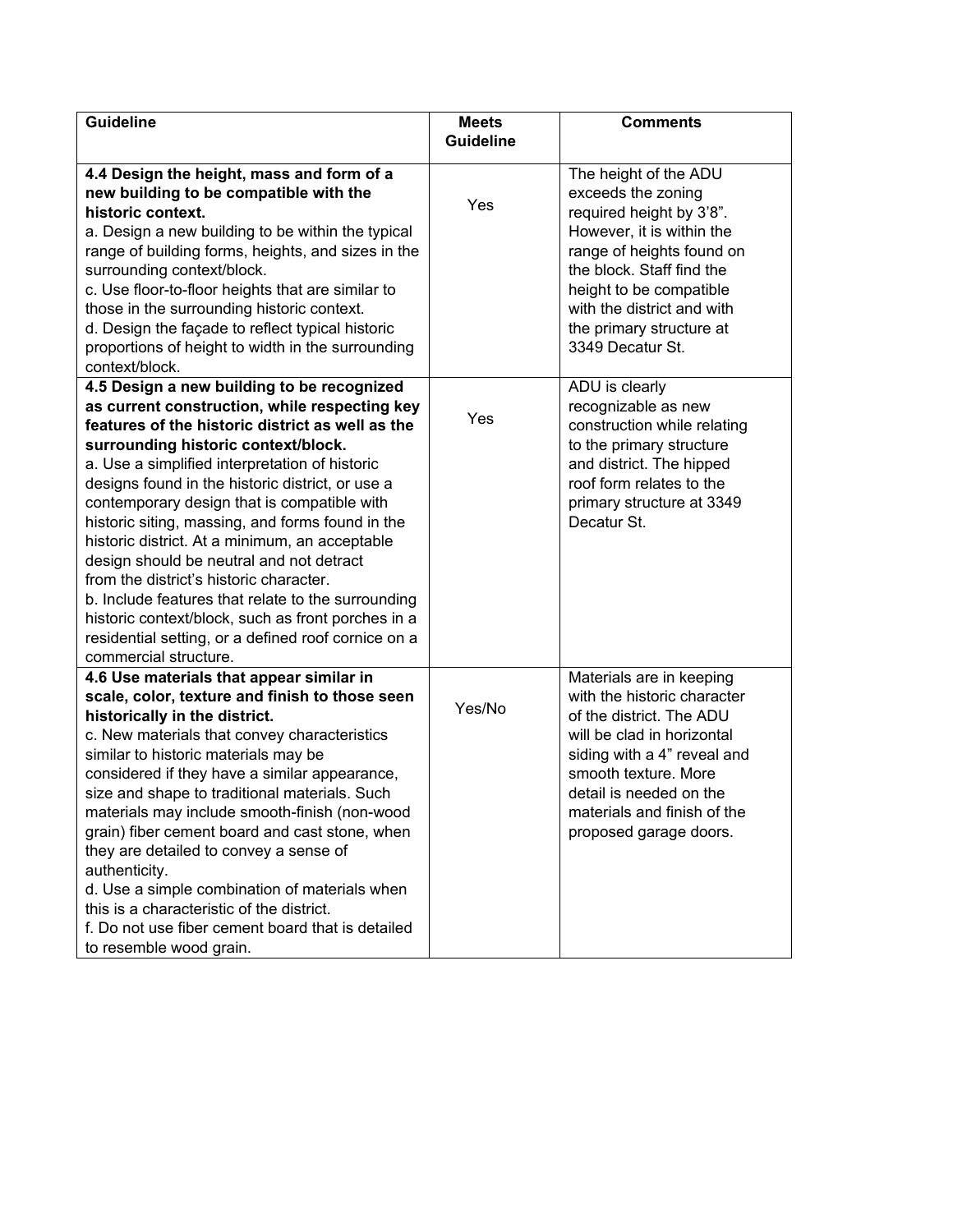| <b>Guideline</b>                                                                                                                                                                                                    | <b>Meets</b>     | <b>Comments</b>                                                                                                                   |
|---------------------------------------------------------------------------------------------------------------------------------------------------------------------------------------------------------------------|------------------|-----------------------------------------------------------------------------------------------------------------------------------|
|                                                                                                                                                                                                                     | <b>Guideline</b> |                                                                                                                                   |
| 4.18 Locate a new garage or secondary<br>structure to reinforce surrounding historic<br>development patterns.<br>a. Locate a new garage or secondary structure<br>within the typical range of locations for garages | Yes/No           | ADU will be on the<br>carriage lot and accessed<br>via the existing alley.<br>Historically, carriage lots<br>were typically open. |
| and secondary structures in the surrounding<br>historic context.<br>b. Where most secondary structures in the<br>surrounding historic context are located along                                                     |                  | However, as they have<br>evolved over time,<br>structures have been<br>added to the carriage lots.                                |
| an alley, locate a new garage or secondary<br>structure along the alley and reinforce historical<br>patterns by using the alley for garage access.<br>c. Where most secondary structures in the                     |                  | The carriage lot form and<br>alley access will remain<br>unchanged.                                                               |
| surrounding historic context are located along<br>an alley and are oriented toward the alley, orient<br>a new garage or secondary structure similarly. If<br>historically garage doors faced the alley, design      |                  |                                                                                                                                   |
| new garage with doors to also face the alley.                                                                                                                                                                       |                  |                                                                                                                                   |
| 4.19 Design a new garage or secondary<br>structure to be compatible with, and                                                                                                                                       |                  | ADU height will be<br>compatible with the district                                                                                |
| subordinate to, the primary structure and                                                                                                                                                                           | Yes              | and the primary structure.                                                                                                        |
| surrounding historic context.                                                                                                                                                                                       |                  | The ADU features a                                                                                                                |
| a. Design the mass, form and roof shape of a                                                                                                                                                                        |                  | hipped roof form that                                                                                                             |
| new garage or secondary structure to be                                                                                                                                                                             |                  | relates to the primary                                                                                                            |
| compatible with the primary structure and                                                                                                                                                                           |                  | structure. The ADU will be                                                                                                        |
| surrounding historic context.                                                                                                                                                                                       |                  | clad in horizontal siding                                                                                                         |
| b. Design the height of a new garage or                                                                                                                                                                             |                  | with a smooth texture and<br>4" reveal and feature                                                                                |
| secondary structure to be within the range<br>seen in the surrounding historic context.                                                                                                                             |                  | simple trim boards.                                                                                                               |
| c. Use materials that are of a similar color,                                                                                                                                                                       |                  |                                                                                                                                   |
| texture and scale to materials of the                                                                                                                                                                               |                  |                                                                                                                                   |
| primary structure and the surrounding                                                                                                                                                                               |                  |                                                                                                                                   |
| historic context.                                                                                                                                                                                                   |                  |                                                                                                                                   |
| d. Use simplified versions of building                                                                                                                                                                              |                  |                                                                                                                                   |
| components and details found in the                                                                                                                                                                                 |                  |                                                                                                                                   |
| surrounding historic context.                                                                                                                                                                                       |                  |                                                                                                                                   |

## **Recommendation: Approval with conditions**

### **Conditions:**

- 1. Provide detail on the garage door design and use a door with a solid finish rather than a faux grain finish.
- 2. Provide dimensions and material detail for the deck or remove from the application.
- **Basis:** The ADU form, roof pitch, and height are compatible with the primary residence and district patterns. Windows are regularly placed and similarly proportioned to historic windows in the district (4.3, 4.4, 4.5, 4.6, 4.18 and 4.19).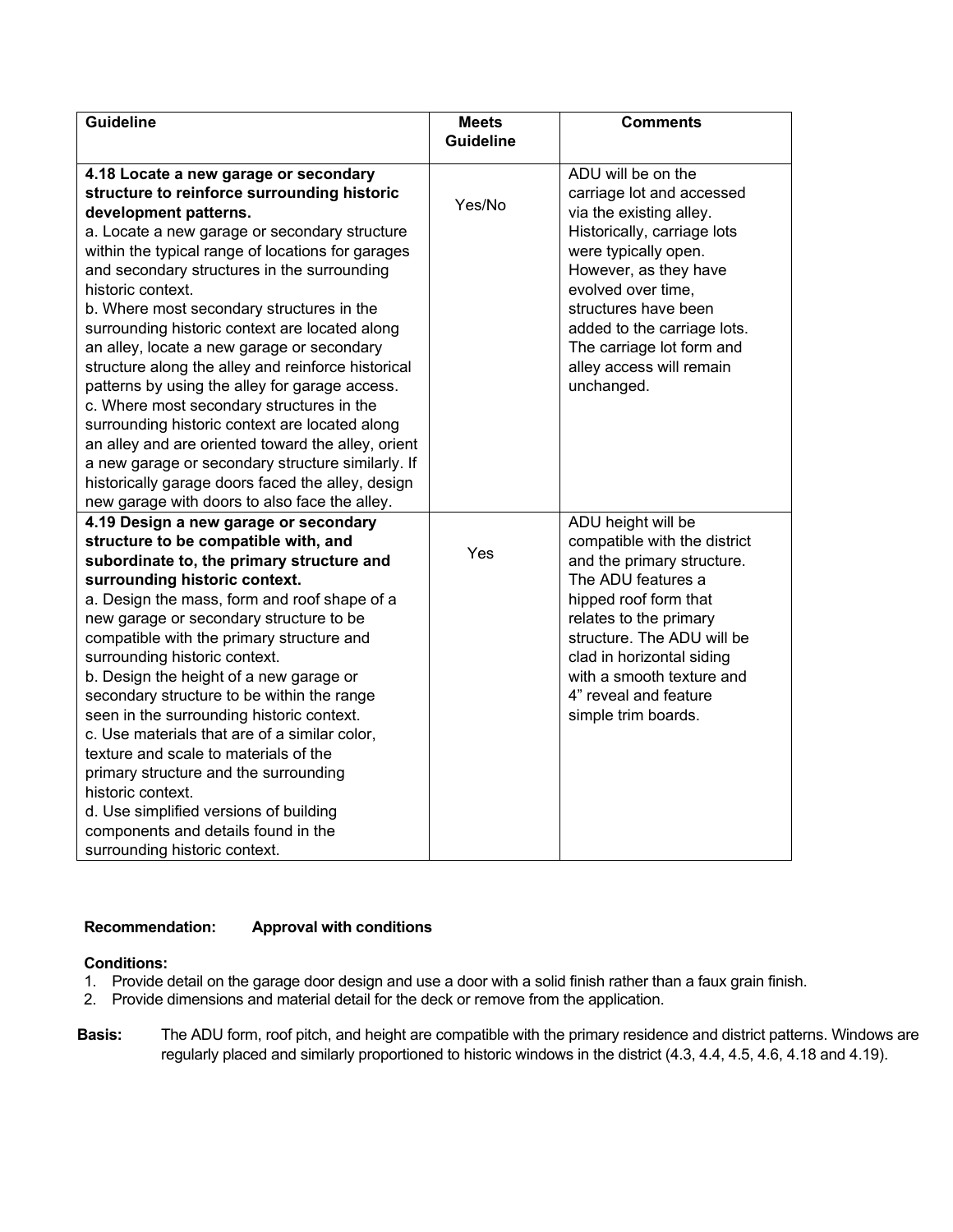**Suggested Motion: I move to CONDITIONALLY APPROVE application #2022-COA-212 for the ADU at 2836 W 34th Ave, as per design guidelines 4.3, 4.4, 4.5, 4.6, 4.18. 4.19, character-defining features for the Potter Highlands historic district, presented testimony, submitted documentation and information provided in the staff report with the following conditions: 1. Provide detail on the garage door design and use a door with a solid finish rather than a faux grain finish. 2. Provide dimensions and material detail for the deck or remove it from the application.** 

**I also move to recommend an administrative adjustment for height per section 12.4.5.3 of the Denver Zoning Code finding that conformance to the requirements of the zoning code would have an adverse impact upon the historic district.**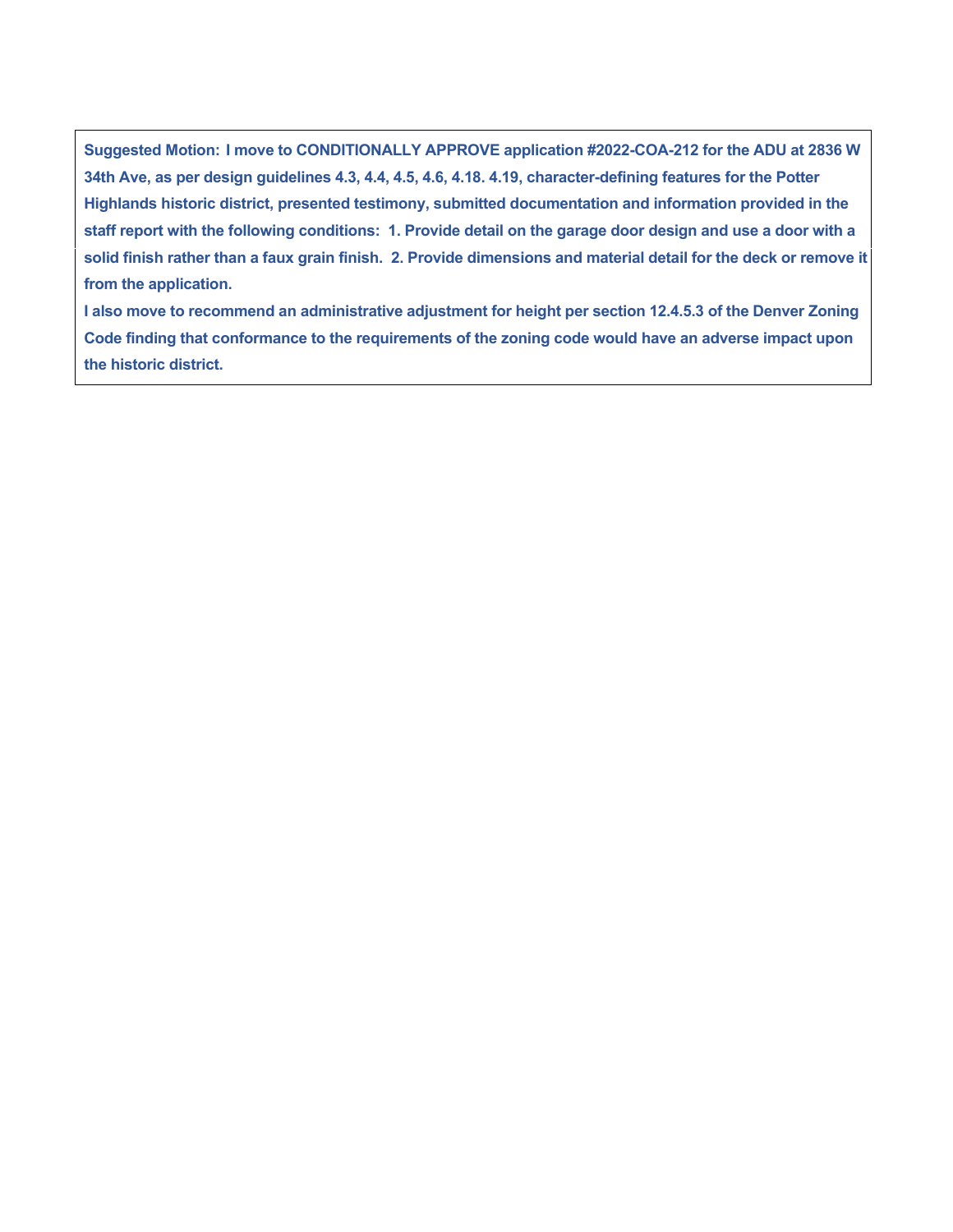Potter Highlands District Map with proposed ADU location outlined in red